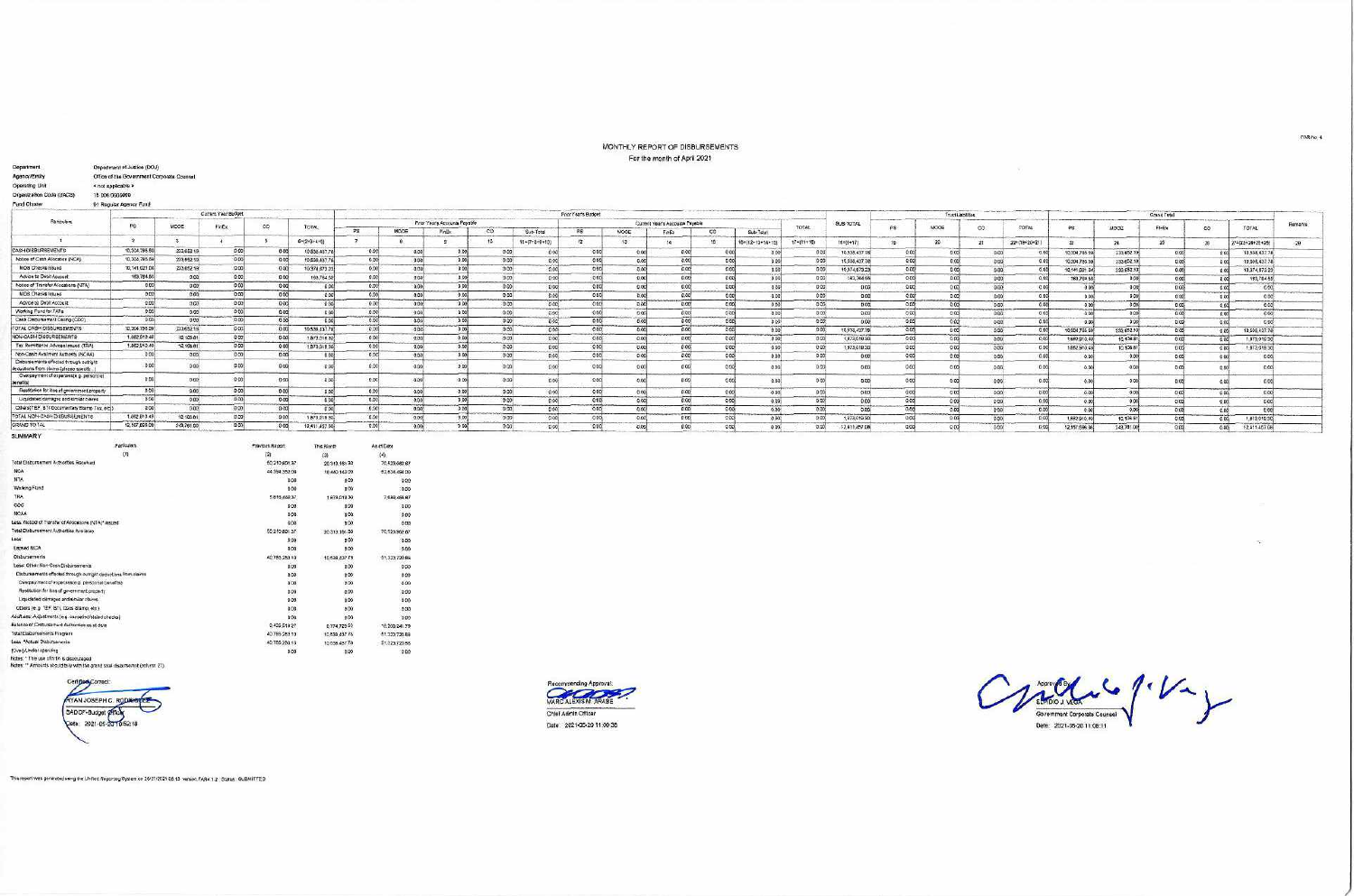## MONTHLY REPORT OF DISBURSEMENTS For the month of May 2021

| Department<br>Agency/Entity                                                       | Department of Justice (DOJ)<br>Office of the Government Corporate Counsel |                         |                     |                                      |                      |               |               |                               |          |                         |                     |              | a man show assumptions will come the motion |                   |                  |                  |                 |                        |                 |                 |               |                |            |                |                 |                   |         |
|-----------------------------------------------------------------------------------|---------------------------------------------------------------------------|-------------------------|---------------------|--------------------------------------|----------------------|---------------|---------------|-------------------------------|----------|-------------------------|---------------------|--------------|---------------------------------------------|-------------------|------------------|------------------|-----------------|------------------------|-----------------|-----------------|---------------|----------------|------------|----------------|-----------------|-------------------|---------|
| <b>Operating Unit</b>                                                             | « not applicable »                                                        |                         |                     |                                      |                      |               |               |                               |          |                         |                     |              |                                             |                   |                  |                  |                 |                        |                 |                 |               |                |            |                |                 |                   |         |
| Organization Code (UACS)                                                          | 15 006 0000000                                                            |                         |                     |                                      |                      |               |               |                               |          |                         |                     |              |                                             |                   |                  |                  |                 |                        |                 |                 |               |                |            |                |                 |                   |         |
| Fund Cluster                                                                      | 01 Regular Agency Fund                                                    |                         |                     |                                      |                      |               |               |                               |          |                         |                     |              |                                             |                   |                  |                  |                 |                        |                 |                 |               |                |            |                |                 |                   |         |
|                                                                                   |                                                                           |                         | Current Year Budget |                                      |                      |               |               |                               |          |                         | Prior Year's Budget |              |                                             |                   |                  |                  |                 |                        |                 | Truet Lutettes  |               |                |            | Grand Total    |                 |                   |         |
| Particulars                                                                       |                                                                           |                         |                     |                                      |                      |               |               | Prior Year's Accounts Payable |          |                         |                     |              | Current Year's Accounts Psyable             |                   |                  |                  | SUB-TOTAL       |                        |                 |                 |               |                |            |                |                 |                   |         |
|                                                                                   |                                                                           | MODE                    | FnEx                | $\circ$                              | TOTAL                | PS            | MODE          | FnEx                          | $\infty$ | Sub-Total               | PS                  | MODE         | FinEx                                       | co:               | Sub-Total        | TOTAL            |                 | PR.                    | MODE            | CO <sub>1</sub> | TOTAL         |                | MODE       | FinEx          | $\overline{co}$ | TOTAL             | Remarks |
| - 1                                                                               | $\rightarrow$                                                             | $\overline{\mathbf{3}}$ |                     | 6                                    | 6=(2+3+4+5)          | $\mathcal{F}$ | a.            |                               | 10       | $11 = (7 + 6 + 6 + 10)$ | 12                  | 13           | 14                                          | $35 -$            | FB=(12+13+14+15) | $17 - (11 + 16)$ | 18=(6+17)       |                        | 20 <sup>1</sup> |                 |               |                |            |                |                 |                   |         |
| CASH DISBURSEMENTS                                                                | 22,384,987.5                                                              | 814,527.74              | 0.00                | 0.00                                 | 23.199.515.2         | 0.00          | 0.006         | 0.00                          | 0.00     |                         | 0.00                |              |                                             | 0.00              |                  |                  |                 | 19.7                   |                 | 21              | 224(19+20+21) | 23             | $-24$      | $25 -$         | $20^{\circ}$    | 27=(23+24+25+26)  | 28      |
| Notice of Cash Allocation (NCA)                                                   | 22.384.987.6                                                              | 814.527.74              | 0.00                | 0.00                                 | 23,199,515.2         | 0.00          | 0.00          | 0.00                          | 0.00     | 0.00<br>0.00            | 0.00                | 0.00         | 0.00<br>0.00                                | 0.00              | 0.00             | 0.00             | 23, 199, 515.27 | 0.00                   | 00              | 0.00            | 0.00          | 22,384,987     | 814.527.74 | 0.00           | 0.00            | 23, 199.515.27    |         |
| MDS Checks Issued                                                                 | 22,218,422.98                                                             | 814,527.74              | 0.00                | $0-00$                               | 23,032.950.7         | 0.00          | 0.00          | 0.00                          | 0.00     | 0.00                    | 000                 | 0.00<br>0.00 | 0.00                                        | 0.00              | 0.00             | 0.00<br>0.00     | 23, 199, 515.27 | 0.00<br>0.00           | 0.00            | 0.00            | 0.00          | 22,584,987.    | 814,527.74 | 0.00           | 0.00            | 23,199,515.27     |         |
| Advice to Debt Account                                                            | 166,584.65                                                                | 0.00                    | 0.00                | 0.00                                 | 168,564.5            | 0.00          | 0.00          | 0.006                         | 0.00     | 0.00                    | 0 <sup>0</sup>      |              | 0.00                                        |                   | 0.00             |                  | 23,032,950.72   |                        | 0.0             | 0.00            | 0.00          | 22,218,422.9   | 814,527.7  | 0.00           | 0.00            | 23,032 960 72     |         |
| Notice of Transfer Allocations (NTA)                                              | 0.00                                                                      | 0.001                   | 0.00                | 0.00                                 | 0.00                 | 0.00          | 0.00          | 0.00                          | 0.00     | 0.00                    | 0.00                | 0.00         | 0.00                                        | 0.00              | 0.00             | 0.00             | 188,584.58      | 0.00<br>0.00           | 0.00            | 0.00            | 0.008         | 188,554.55     | 0.00       | 0.00           | $0 \infty$      | 168,564.55        |         |
| <b>MDS Checks Issued</b>                                                          | 0.00                                                                      | 0.00                    | 0.00                | 0001                                 | 000                  | 0.00          | 0.001         | 0.001                         | 0.00     |                         | 000                 | 0.00         |                                             | 0.00              | 0.00             | 0.00             |                 | 0.00                   | 0.00            | 0.00            | 0.00          | 0.00           | 0.00       | 0.00           | 0.00            | 0.00              |         |
| Advice to Debit Account                                                           | 0.00                                                                      | 0.00                    | 0.00                | 000                                  |                      | 0.00          | 0.00          |                               |          | 0.00                    |                     | 0.00         | 0.00                                        | 0.00              | 0.00             | 0.00             |                 | 0.00<br>0.00           | 0.00            | 0.00            | 0.008         | 0.00           | 0.00       | 0.00           | 0.00            | 0.001             |         |
| Working Fund for FAPs                                                             | 0.00                                                                      | 0.00                    | 0.00                | 0.00                                 | 0.00                 | 0.00          |               | 0.00                          | 000      | 0.00                    | 0.00                | 0.00         | 0.00                                        | 0.00              | 0.00             | 0.00             |                 | 0.00<br>0.00           | 0.00            | 0.00            | 0.00          | 0.00           | 0.00       | 0.00           | 0.00            | 0.00              |         |
| Cash Disbursenvent Celling (CDC)                                                  | 0.00                                                                      | 0.00                    | 0.00                | 0.00                                 | $-0.00$              | 0.00          | 0.00          | 000                           | 0.00     | 0.00                    | 0.00<br>0.00        | 0.00         | 0.00                                        | 0.00 <sub>k</sub> | 0.00             | 0.00             |                 | 0.00<br>000            | 0.00            | 0.00            | 0.00          | 0.001          | 0.00       | 0.00           | 0.00            | 0.001             |         |
| TOTAL CASH DISBURSEMENTS                                                          | 22:384,987.83                                                             | 814,527.74              | 0.00                | 000                                  | 000                  | 0.00          | 0.00          | 0.00                          | 0.00     | 0.00                    |                     | 0.00         | 0.00                                        | 600               | 0 <sup>o</sup>   | 0.00             |                 | ocol<br>0.00           | 0.00            | 0.00            | 0,00          | 0.00           | 0.00       | 0.00           | 0.001           | 0.00              |         |
| NON-CASH DISBURSEMENTS                                                            | 2,625,557.60                                                              | 11.459.37               | 0.001               |                                      | 23,199,515.27        | 0.00          | 0.00          | 0.001                         | 0.00     | 000                     | 0.00                | 0.00         | 0.00                                        | 0.00              | 000              | 0.00             | 28,199,515.27   | 0.001                  | 0.00            | 0.00            | 0.001         | 22.384.957.53  | 814,527.74 | 0.00           | 0.00            | 23,199,615.27     |         |
| Tax Remittance Advises Issued (TRA)                                               | 2,625,557.60                                                              | 11,459.37               | 0.00                | 0.00                                 | 2,637,016.97         |               | 0.00          | 0.001                         | 0.00     | 0.00                    | 0 <sub>0</sub>      | 0.00         | 0.00                                        | 0.00              | 0.00             | 0.00             | 2,837,016.97    | 0.00                   | 0.00            | 0.00            | 0.001         | 2,625,557.80   | 11,459.37  | 0.001          | 0.00            | 2,637,016.97      |         |
| Non-Cash Avelment Authority (NCAA)                                                | 0.00                                                                      |                         | 0.0                 | 0.00                                 | 2,637,016.97         | 0.00          | 0.00          | 0.00                          | 0.00     | 0.00                    | 000                 | 0.00         | 0.00                                        | 0.00              | 0.00             | 0.00             | 2,637,018.97    | 00                     | 0.00            | 0.00            | 0.00          | 2,825,557.60   | 11,459.37  | 000            | 0.05            | 2.637.016.97      |         |
| Disbursements effected through outright                                           |                                                                           | 0.00                    |                     | 000                                  | 0.0                  | 0.00          | 0.00          | 0.00                          | 0.00     | 0.00                    | 0 <sub>CO</sub>     | 0.00         | 0.00                                        | 000               | 0.00             | 000              |                 | 0.00<br>0.00           | 0.00            | 0.00            | 0.00          | 0 <sup>o</sup> | 0.00       | 0.00           | 0.00            | 0.00              |         |
| deductions from claims (please specify)<br>Overpayment of expenses(e.g. personnel | 0.00                                                                      | 0.00                    | $-0.00$             | 000                                  | 0.00                 | 0.00          | 6:00          | 0.00                          | 0.00     | 0.00                    | 000                 | 0.00         | 0.00                                        | 6.00              | 0.00             | 0.00             |                 | 00<br>0.00             | 0.0             | 0.00            | 0.00          | 0.             | 0.00       | 0.00           |                 | 0.00              |         |
| benefits)                                                                         | 0.00                                                                      | 0.00                    | 0.00                | 0.00                                 | 0.00                 | 0.00          | 0.00          | 0.00                          | 0.00     | 0.00                    | 0.06                | 0.00         | 0.00                                        | 0.00              | 0.00             | 0.05             |                 | 0.00<br>0 <sup>0</sup> | 00              | 0.00            | 0.00          | hN             | 0.00       | 0 col          |                 | occi              |         |
| Restitution for loss of government property.                                      | 0.001                                                                     | 0.00                    | 0.001               | ond                                  | 0.00                 | 0.00          | 0.00          | 0.00                          | 0.00     | 0.00                    | 000                 | 0.00         | 0.00                                        | 0.00              | 0.00             | 0.00             |                 | 0.00<br>0.00           | 0.00            | 0.00            | 0.00          | 0.00           | 0.00       | 0.00           | 0.00            | 0.00 <sub>1</sub> |         |
| Liquidated damages and similar claims                                             | 0.06                                                                      | 0.00                    | 0.00                | 000                                  | 0.00                 | 0.00          | 0.00          | 0.00                          | 0.00     | 0.00                    | 0.00                | 0.00         | 0.00                                        | 000               | 0.00             | 0.00             |                 | 0.00<br>0 <sup>o</sup> | 0.00            | 0.00            | 0.00          | 0.00           | 0.00       | 0.00           | 0.00            | 0.00              |         |
| Others [TEF, BT-Cocumentary Stamp Tax, etd.]                                      | 0.00                                                                      | $-0.001$                | 0.00                | 0.00                                 | 0.00                 | 0.00          | 0.00          | 0.00                          | 0.00     | 0 <sup>0</sup>          | 000                 | 0.00         | 0.00                                        | 0.00              | 0.00             | 0.00             |                 | 0.00<br>0.00           | 0.006           | 0.00            | 0.00          | 01             | 0.00       | 0 <sup>o</sup> | 0.00            | 0.00              |         |
| TOTAL NON-CASH DISBURSEMENTS                                                      | 2,620,057.60                                                              | 11,459.37               | 0.00                | 0.00                                 | 2 837,016.91         | 0.00          | 0.00          | 0.00                          | 0.00     | $D$ CO                  | 0.00                | 0.00         | 0.00                                        | 0.00              | 0.00             | 0.00             | 2,637,016.97    | 0 <sub>0</sub>         | 0.00            | 0.00            | 0.001         | 2,625,557.8    | 11,459.37  | 0.006          | 0.00            | 2.897,016.97      |         |
| GRAND TOTAL                                                                       | 25,010,545 13                                                             | 525, 987 11             | 0.00                | 0.00                                 | 25,835,532.24        | 0.00          | 0.00          | 0.00                          | 0.00     | 000                     | 0.00                | 0.00         | 0.00                                        | 0.00              | 0.00             | 0.00             | 25.836.632.24   | 0.00                   | 0.00            | 0.00            | 0.00          | 25,010.545.1   | 825,857.11 | 0.008          | 0.00            | 25.836.532.24     |         |
| <b>SUMMARY</b>                                                                    |                                                                           |                         |                     |                                      |                      |               |               |                               |          |                         |                     |              |                                             |                   |                  |                  |                 |                        |                 |                 |               |                |            |                |                 |                   |         |
|                                                                                   | Pattouars<br>(1)                                                          |                         |                     | Previous Report                      | This Month           | As at Date    |               |                               |          |                         |                     |              |                                             |                   |                  |                  |                 |                        |                 |                 |               |                |            |                |                 |                   |         |
| Total Disburgement Authorities Received                                           |                                                                           |                         |                     | $\langle 7 \rangle$<br>70,523,962.67 | (3)                  | (4)           |               |                               |          |                         |                     |              |                                             |                   |                  |                  |                 |                        |                 |                 |               |                |            |                |                 |                   |         |
| NCA                                                                               |                                                                           |                         |                     |                                      | 26,892,139.97        |               | 97,416,102.64 |                               |          |                         |                     |              |                                             |                   |                  |                  |                 |                        |                 |                 |               |                |            |                |                 |                   |         |
| <b>NTA</b>                                                                        |                                                                           |                         |                     | 62.634.4B4.00                        | 24 255 123.00        |               | 57,089,617.00 |                               |          |                         |                     |              |                                             |                   |                  |                  |                 |                        |                 |                 |               |                |            |                |                 |                   |         |
| Working Pund                                                                      |                                                                           |                         |                     |                                      | 0.00<br>0.00         | 0.00<br>0.00  | 0.00          |                               |          |                         |                     |              |                                             |                   |                  |                  |                 |                        |                 |                 |               |                |            |                |                 |                   |         |
| <b>TRA</b>                                                                        |                                                                           |                         |                     |                                      |                      |               | 0.00          |                               |          |                         |                     |              |                                             |                   |                  |                  |                 |                        |                 |                 |               |                |            |                |                 |                   |         |
| COC.                                                                              |                                                                           |                         |                     | 7,689,468,67                         | 2.637.016.97         |               | 10.326,485.64 |                               |          |                         |                     |              |                                             |                   |                  |                  |                 |                        |                 |                 |               |                |            |                |                 |                   |         |
| <b>NCAA</b>                                                                       |                                                                           |                         |                     |                                      | 0.00                 | 0.00          | 0.00          |                               |          |                         |                     |              |                                             |                   |                  |                  |                 |                        |                 |                 |               |                |            |                |                 |                   |         |
| Less: Notice of Transfer of Allocations (NTA)* issued                             |                                                                           |                         |                     |                                      | 0.00                 | 0.00          | 0.00          |                               |          |                         |                     |              |                                             |                   |                  |                  |                 |                        |                 |                 |               |                |            |                |                 |                   |         |
| Total Disbursentent Authorities Available                                         |                                                                           |                         |                     |                                      | 0.00                 | $0.00 -$      | 0.00          |                               |          |                         |                     |              |                                             |                   |                  |                  |                 |                        |                 |                 |               |                |            |                |                 |                   |         |
| Less:                                                                             |                                                                           |                         |                     | 70 523, 662.67                       | 26.892.130.97        |               | 57,418,102.64 |                               |          |                         |                     |              |                                             |                   |                  |                  |                 |                        |                 |                 |               |                |            |                |                 |                   |         |
| Lapsed NCA                                                                        |                                                                           |                         |                     |                                      | 0.00                 | 0.00          | 0.00          |                               |          |                         |                     |              |                                             |                   |                  |                  |                 |                        |                 |                 |               |                |            |                |                 |                   |         |
| Disbursaments                                                                     |                                                                           |                         |                     |                                      | 0.00<br>3,609,068.30 |               | 3,609,099.30  |                               |          |                         |                     |              |                                             |                   |                  |                  |                 |                        |                 |                 |               |                |            |                |                 |                   |         |
|                                                                                   |                                                                           |                         |                     | 61.323,720.88                        | 23 199 515 27        |               | 74.523.238.15 |                               |          |                         |                     |              |                                             |                   |                  |                  |                 |                        |                 |                 |               |                |            |                |                 |                   |         |
| Less: Other Non-Cast Disbursements                                                |                                                                           |                         |                     |                                      | 0.00                 | 000           | 0.00          |                               |          |                         |                     |              |                                             |                   |                  |                  |                 |                        |                 |                 |               |                |            |                |                 |                   |         |
| Disbursements effected through outright deductions from claims                    |                                                                           |                         |                     |                                      | 0.00                 | 0.00          | 0.00          |                               |          |                         |                     |              |                                             |                   |                  |                  |                 |                        |                 |                 |               |                |            |                |                 |                   |         |
| Overpayment of expenses(e.g. personnal benefits)                                  |                                                                           |                         |                     |                                      | 0.00                 | 0.00          | $-0.00$       |                               |          |                         |                     |              |                                             |                   |                  |                  |                 |                        |                 |                 |               |                |            |                |                 |                   |         |
| Restitution for loss of government property                                       |                                                                           |                         |                     |                                      | 0.00                 | 0.00          | 0.00          |                               |          |                         |                     |              |                                             |                   |                  |                  |                 |                        |                 |                 |               |                |            |                |                 |                   |         |
| Liquidated damages and similar claims.                                            |                                                                           |                         |                     |                                      | 0.00                 | 000           | 0.00          |                               |          |                         |                     |              |                                             |                   |                  |                  |                 |                        |                 |                 |               |                |            |                |                 |                   |         |
| Others (e.g. TEF, BTr, Doos Stamp, etc.)                                          |                                                                           |                         |                     |                                      | 0.00                 | 0.00          | 0.00          |                               |          |                         |                     |              |                                             |                   |                  |                  |                 |                        |                 |                 |               |                |            |                |                 |                   |         |
| Additiest: Actuatments (e.g. cancelled stated checks)                             |                                                                           |                         |                     |                                      | 0.00                 | 0.00          | 0.00          |                               |          |                         |                     |              |                                             |                   |                  |                  |                 |                        |                 |                 |               |                |            |                |                 |                   |         |
| Belance of Disbursement Authorities as at date                                    |                                                                           |                         |                     | 19,200,241.79                        | 83,555.40            |               | 19.283.787.19 |                               |          |                         |                     |              |                                             |                   |                  |                  |                 |                        |                 |                 |               |                |            |                |                 |                   |         |
| Total Disbursements Program                                                       |                                                                           |                         |                     | 51.323.720.68                        | 23.199.515.27        |               | 74.523.236.15 |                               |          |                         |                     |              |                                             |                   |                  |                  |                 |                        |                 |                 |               |                |            |                |                 |                   |         |
| Less: "Actual Disbursaments                                                       |                                                                           |                         | $-1$                | 51,323,720.85                        | 23,199,515.27        |               | 74.523.235.15 |                               |          |                         |                     |              |                                             |                   |                  |                  |                 |                        |                 |                 |               |                |            |                |                 |                   |         |

Liber - Sound Deadline<br>| Now y United a spending<br>| Notes, \*\* Amounts should telly with the grand total distursement (column 21)|

Cegnier Correct

**KYAN JOSEPH C. RO QUEZ** SADOF-Budget Orcer Dete: 2021-06-29 14:10:45



Endie f.V. Date: 2021-06-29 14:47:17

This report was generated using the Unified Reporting System on 26/07/2021 03:10 version FAR4 1.2 , Status : SUBMITTED

72.8

0.00

 $000$ 

 $0.00$ 

FARM:4